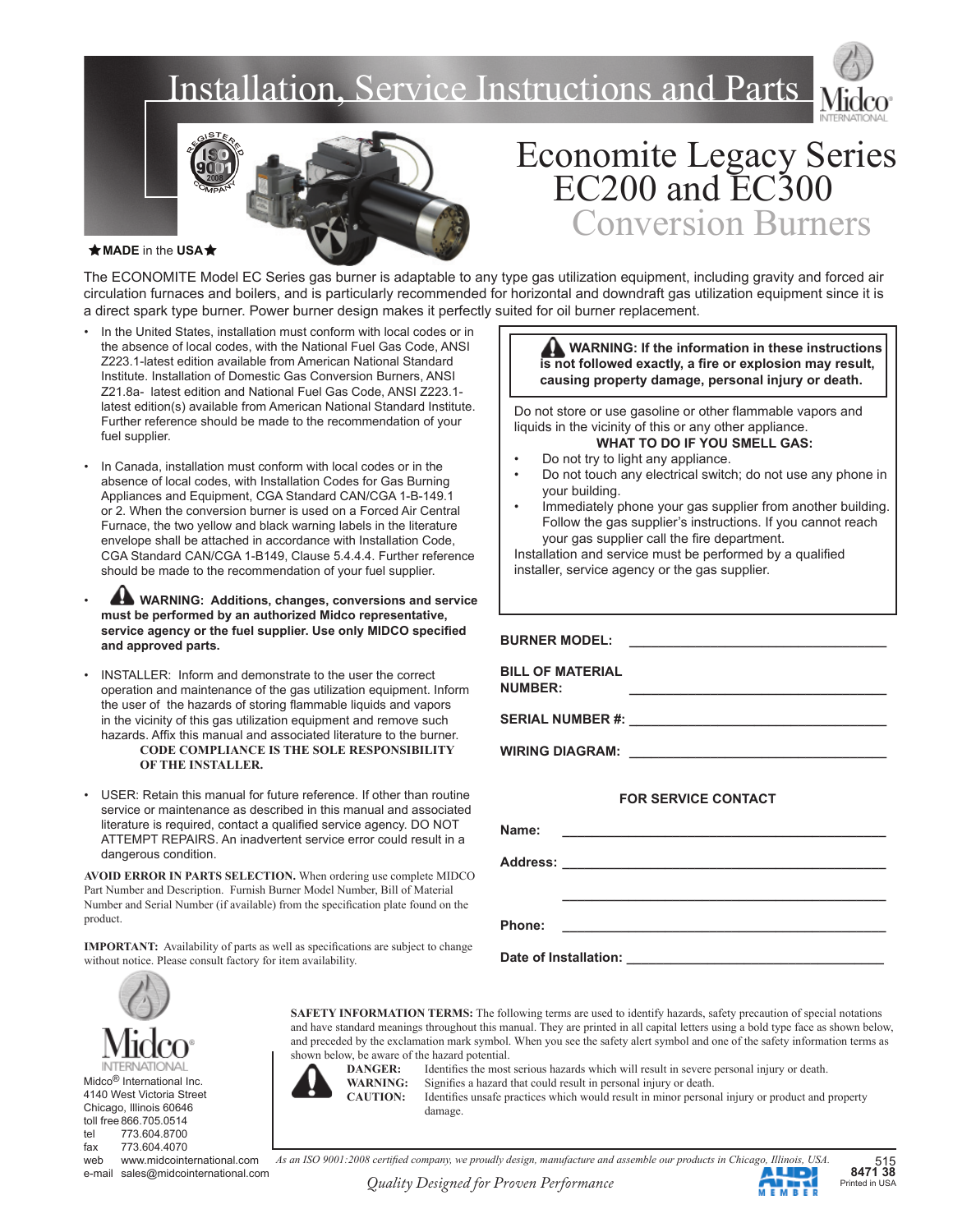*Specifi cations*

| <b>NATURAL or PROPANE Gas</b>                                                                                                                                                                                                                                                                                         |          |                                                  |                         |
|-----------------------------------------------------------------------------------------------------------------------------------------------------------------------------------------------------------------------------------------------------------------------------------------------------------------------|----------|--------------------------------------------------|-------------------------|
| Air Delivery                                                                                                                                                                                                                                                                                                          |          | EC 200                                           | EC 300                  |
| (Approximate air delivery at zero draft)                                                                                                                                                                                                                                                                              |          | 40.0 SCFM*                                       | 60.0 SCFM*              |
| Maximum Firing Rate**                                                                                                                                                                                                                                                                                                 |          | 200 MBH***                                       | 300 MBH***              |
| Minimum Firing Rate**                                                                                                                                                                                                                                                                                                 |          | 70 MBH***                                        | 90 MBH***               |
| <b>Tube Diameter</b>                                                                                                                                                                                                                                                                                                  |          | 4 inches                                         | 4 inches                |
| <b>Tube Length</b>                                                                                                                                                                                                                                                                                                    |          | 7.50 inches                                      | 7.50 inches             |
| <b>Combustion Chamber Size</b>                                                                                                                                                                                                                                                                                        |          | Recommended Minimum W width, H height & L length |                         |
| 100 MBH ***                                                                                                                                                                                                                                                                                                           |          | $8"$ W x $8"$ H x $8"$ L                         |                         |
| 200 MBH ***                                                                                                                                                                                                                                                                                                           |          | 10" W x 10" H x 10" L                            |                         |
| 300 MBH ***                                                                                                                                                                                                                                                                                                           |          | 14" W x 14" H x 14" L                            |                         |
| <b>Gas Pressure Required</b>                                                                                                                                                                                                                                                                                          |          |                                                  |                         |
| NATURAL or PROPANE                                                                                                                                                                                                                                                                                                    |          | 6.0" to 14.0" W.C.                               | $6.0"$ to 14.0" W.C.    |
| <b>Electrical Supply</b>                                                                                                                                                                                                                                                                                              | Standard | 120/1/60, 2.0 Amps                               | 120/1/60, 3.0 Amps      |
|                                                                                                                                                                                                                                                                                                                       |          | 230 volts 50/60 hz ****                          | 230 volts 50/60 hz **** |
| <b>Flame Safety</b>                                                                                                                                                                                                                                                                                                   |          | 24V Electronic Flame Safety, with 100% shut-off, |                         |
|                                                                                                                                                                                                                                                                                                                       |          | 30-second pre-purge.                             |                         |
| Main Automatic Valve                                                                                                                                                                                                                                                                                                  |          | 3 Function Redundant                             | 3 Function Redundant    |
| Notes:<br>$\star$<br>SCFM=Standard Cubic Feet/Minute<br>$***$<br>Ratings based on 1,000 BTU/cu. ft. NATURAL, 2500 BTU/cu. ft. PROPANE at Sea Level.<br>$***$<br>1 MBH=1,000 BTU/Hr.<br>$***$<br>Available - Contact Factory<br>Derate burner for altitudes over 2,000 feet by 4% for each 1,000 feet above sea level. |          |                                                  |                         |

*General Information*

 **CAUTION: The ECONOMITE EC Series is not intended for outdoor installation and must be protected from excessive moisture. Provide adequate clearance for service and proper operation.**

Before installation, read these instructions carefully.

 $\mathcal{L}_\text{max}$  and  $\mathcal{L}_\text{max}$  and  $\mathcal{L}_\text{max}$  and  $\mathcal{L}_\text{max}$  and  $\mathcal{L}_\text{max}$ 

The EC 200 / 300 burner is a gas power burner designed for firing natural or propane gas in most applications. The burner is a self-contained unit consisting of a blower assembly, burner head, ignition control and a combination gas valve. The burner installation involves mounting the burner to the gas utilization equipment, piping the gas train and connecting the power supply. Every burner is operationally fire tested at the factory prior to shipping.

*I - Ventilation*

If the former automatic oil burner provided trouble-free operation, then the gas utilization equipment area should have sufficient air for combustion and the dilution of flue gases. **Nevertheless, the area must be checked:**

Open basement or utility areas of normal construction, without storm windows or tight doors, will generally allow sufficient air infiltration. However, if the gas utilization equipment is located in a tight or separate room, additional ventilation may be required. Install two permanently open grills, each sized on the basis of one square inch free area per 1,000 BTU (but not less than 100 square inches) of the total input rating of all gas utilization equipment located in the confined space. One grille should be located within 12" inches of the ceiling, the other within 12" of the floor.

If the gas utilization equipment is located in an area of unusually tight construction, or if an exhaust fan, kitchen ventilation system, clothes dryer and/or fireplace is installed in the building, provisions must be made for an outside air supply near the gas utilization equipment area. Install permanently open grills sized at not less than one square inch free area per 4,000 BTU of burner input. When ventilating through horizontal ducts, grills should be sized not less than one square inch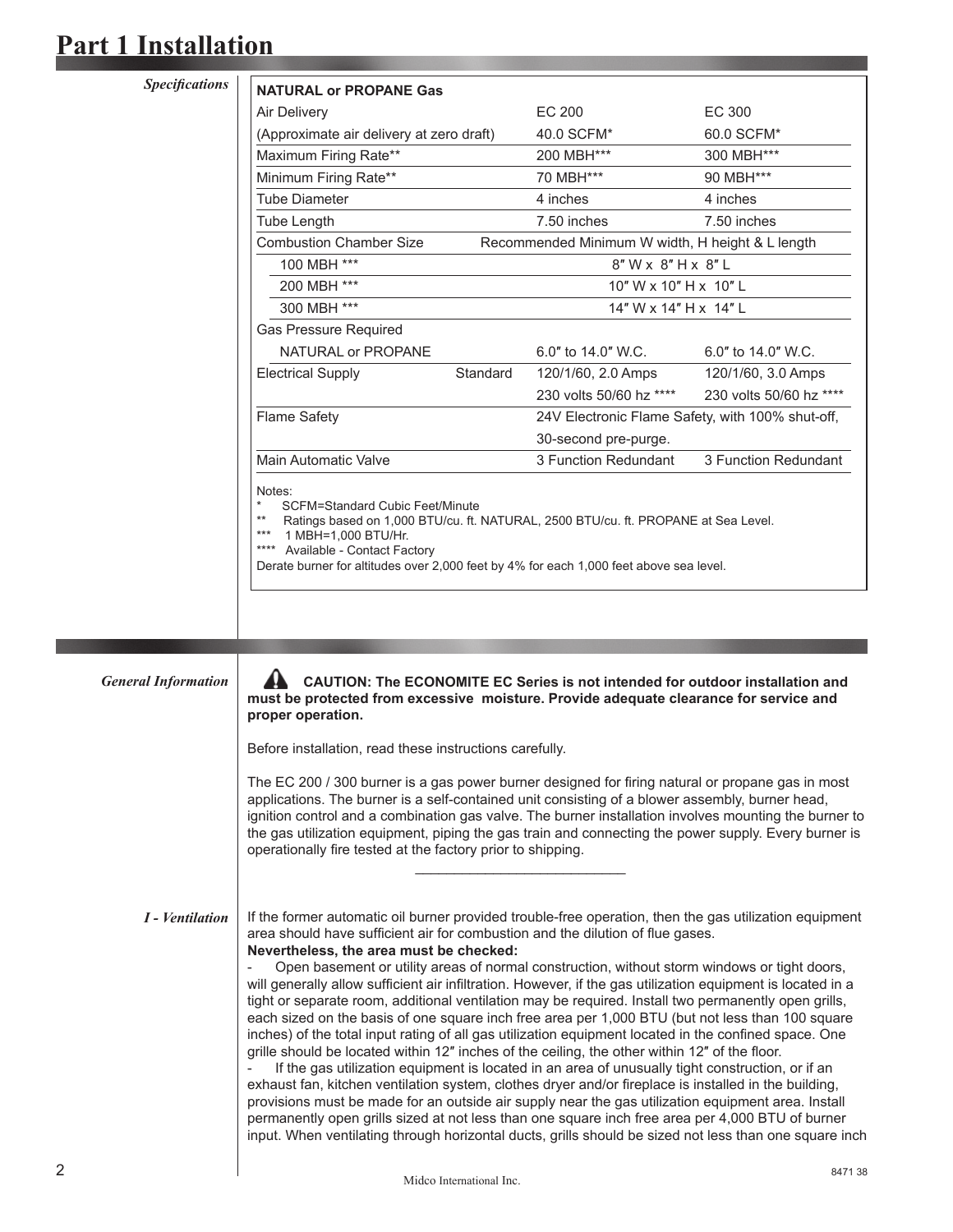*I - Ventilation Continued*

Midco International Inc.

free area per 2,000 BTU. In any case, the minimum dimension of rectangular air ducts shall not be less than 3 inches.

- In Canada, for detailed ventilation requirements, refer to standard CAN/CGA 1-B149.1 or .2 and/or local codes.  $\mathcal{L}_\text{max} = \mathcal{L}_\text{max} = \mathcal{L}_\text{max} = \mathcal{L}_\text{max} = \mathcal{L}_\text{max} = \mathcal{L}_\text{max} = \mathcal{L}_\text{max} = \mathcal{L}_\text{max}$ 

Clean the appliance, heat exchanger interior, combustion chamber, and flue connections. Remove all adhering tars, scale, dirt and soot. Inspect for actual leaks and/or potential leaks. Cement all joints, including those in the gas utilization equipment base and around door frames,

to prevent leakage into or out of the combustion chamber. The access or firing door should open easily to relieve pressure. If positive latches exist, they should be modified to permit easy opening; a spring loaded door holder is recommended.

On all boilers, make certain the pressure relief safety valve is in good operating condition.  $\mathcal{L}_\text{max} = \mathcal{L}_\text{max} = \mathcal{L}_\text{max} = \mathcal{L}_\text{max} = \mathcal{L}_\text{max} = \mathcal{L}_\text{max} = \mathcal{L}_\text{max} = \mathcal{L}_\text{max}$ 

A combustion chamber liner is normally required to protect non-heat transfer surfaces and to provide a radiant bed for rapid heat transfer to the primary surfaces of the heat exchanger. In most cases, an existing oil burner combustion chamber liner can be used, if in good condition.

Install mounting flange to the burner blast tube. The distance from the flange to the blast tube edge should be same as the gas utilization equipment wall thickness plus the flange gasket thickness. This will allow the burner blast tube to be flush with the inner chamber wall after the burner is installed. If the blast tube extends into the combustion chamber serious damage to the burner may occur, voiding the warranty, see Figure 1 & 2 for reference. For minimum combustion chamber dimensions see Table 1. EXISTING<br>PREFABRICATED

| Gas Input | Width/  |        |
|-----------|---------|--------|
| MBH*      | Height" | Length |
| 100       | ጸ"      | ጸ'     |
| 150       | q"      | g"     |
| 200       | 10"     | 10"    |
| 250       | 12"     | 12"    |
| 300       |         | 1″     |
|           |         |        |

|  |  | <b>Table 1:</b> Minimum Combustion |  |
|--|--|------------------------------------|--|
|  |  | <b>Chamber Dimensions</b>          |  |
|  |  | - - - - - <del>- - - -</del>       |  |

*\* 1 MBH = 1,000 BTU/Hr*

Mount the burner to the appliance. Use the supplied gasket to assure a tight seal between the mounting flange and front plate gasket.

With a wet base boiler, where the entire combustion chamber is comprised of heat exchange surfaces and no combustion chamber liner was provided for oil firing, a liner is usually not required. A liner or target wall may be necessary if the combustion chamber is unusually short. To avoid flame contact on the heat exchanger walls or flueways.

Use 2300°F minimum insulating material when the application requires the construction or replacement of a combustion chamber liner The burner tube must be sealed air tight into the combustion chamber liner opening with refractory material as shown by Figures 1 and 2.

 **CAUTION: In no case should the burner tube be allowed to extend into the**  combustion chamber; it must be set flush with the inside surface.

 **WARNING: Burner cabinet must be mounted in orientation shown in Figures 1 and 2. Any other mounting may cause a dangerous condition, and will void burner warranty and agency approvals. Non-standard arrangements may be available for some models; consult factory for details if required.**

COMBUSTION<br>CHAMBER LINER TO PROTECT AND PROPERLY<br>LOCATE END OF<br>BURNER TUBE, **FCONOMITE** POSITION AND **BURNER SEAL BLAST TUBE FLUSH** WITH INSIDE OF **COMBUSTION** CHAMBER LINER

*Figure 1: Dry Base Boiler with Combustion Chamber Liner (Similar to Warm Air Furnace Construction)*



*Figure 2: Wet Base Boiler with Combustion Chamber Unlined Source: ANSI Z21.8b 1993, Installation of Domestic Gas Conversion Burners. For other applications, consult factory.*

*III - Combustion Chamber*

*II - Preparation of the Gas Utilization Equipment*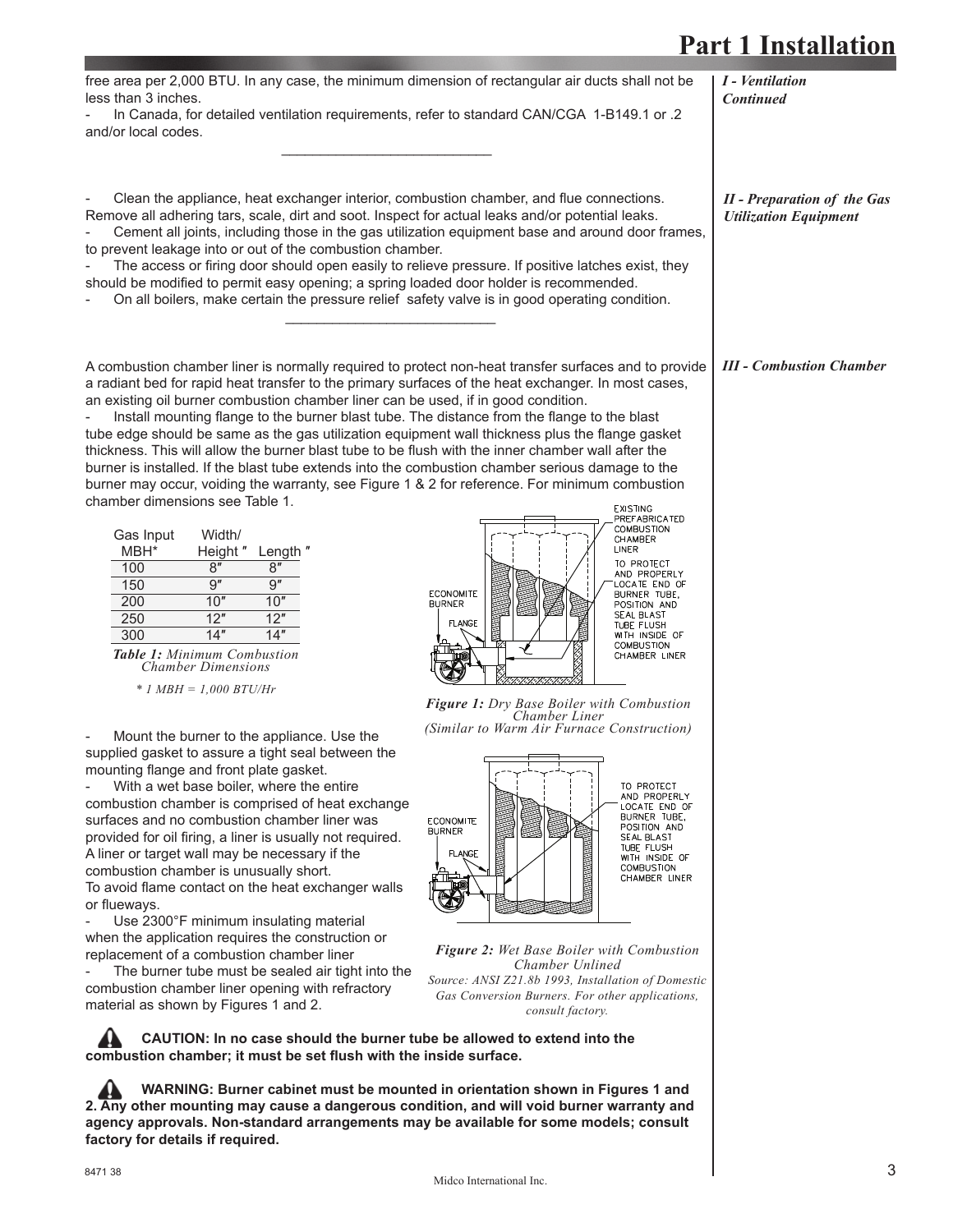*III - Combustion Chamber Continued*

Before permanently setting the burner in place, check that the burner nozzle is free of foreign materials and that the electrodes have not been damaged or displaced, see Figure 8.

 $\frac{1}{2}$  , and the set of the set of the set of the set of the set of the set of the set of the set of the set of the set of the set of the set of the set of the set of the set of the set of the set of the set of the set

*IV - Chimney, Vent Connector, and Draft Control*

 **WARNING: The chimney should be inspected for unsafe conditions such as deteriorated masonry and excessive soot or other blockage. Installation must conform with local codes. In the absence of local codes, the recommendation installation compliance is with ANSI Z21.8b latest edition and NFPA, ANSI Z223.1 latest edition.**

**WARNING: The Vent Connector shall not be connected to a chimney that is** 

**venting solid fuel burning from any equipment, any incinerator or any**  open fireplace.



- The Vent Connector shall be as short as possible. The entire length shall be readily accessible for inspection, cleaning and replacement.

The length

of horizontal uninsulated Vent Connector between chimney and a single gas utilization equipment shall not exceed 75% of the height of the chimney above the connector, or 100% if the Vent Connector is insulated.

The Vent Connector shall be installed so as to avoid turns or other construction features which create excessive resistance to flow of vent gas. It shall be installed without any dips or sags and shall slope upward at least 1/4″ per foot.

- A manually operated damper shall not be placed in the Vent Connector or chimney of any gas utilization equipment.

The Vent Connector shall be firmly attached to draft hood outlets and flue collars. Joints between sections of connector piping shall be fastened by sheet-





THIMBLE





HORIZONTAL TO VERTICAL TYPE DRAFT HOOD (ALWAYS INSTALL IN A VERTICAL POSITION)









### *Figure 4: Location for Barometric Draft Regulator Figures 3 and 4: Copyright by the American Gas Association. Used by permission of the copyright holder.*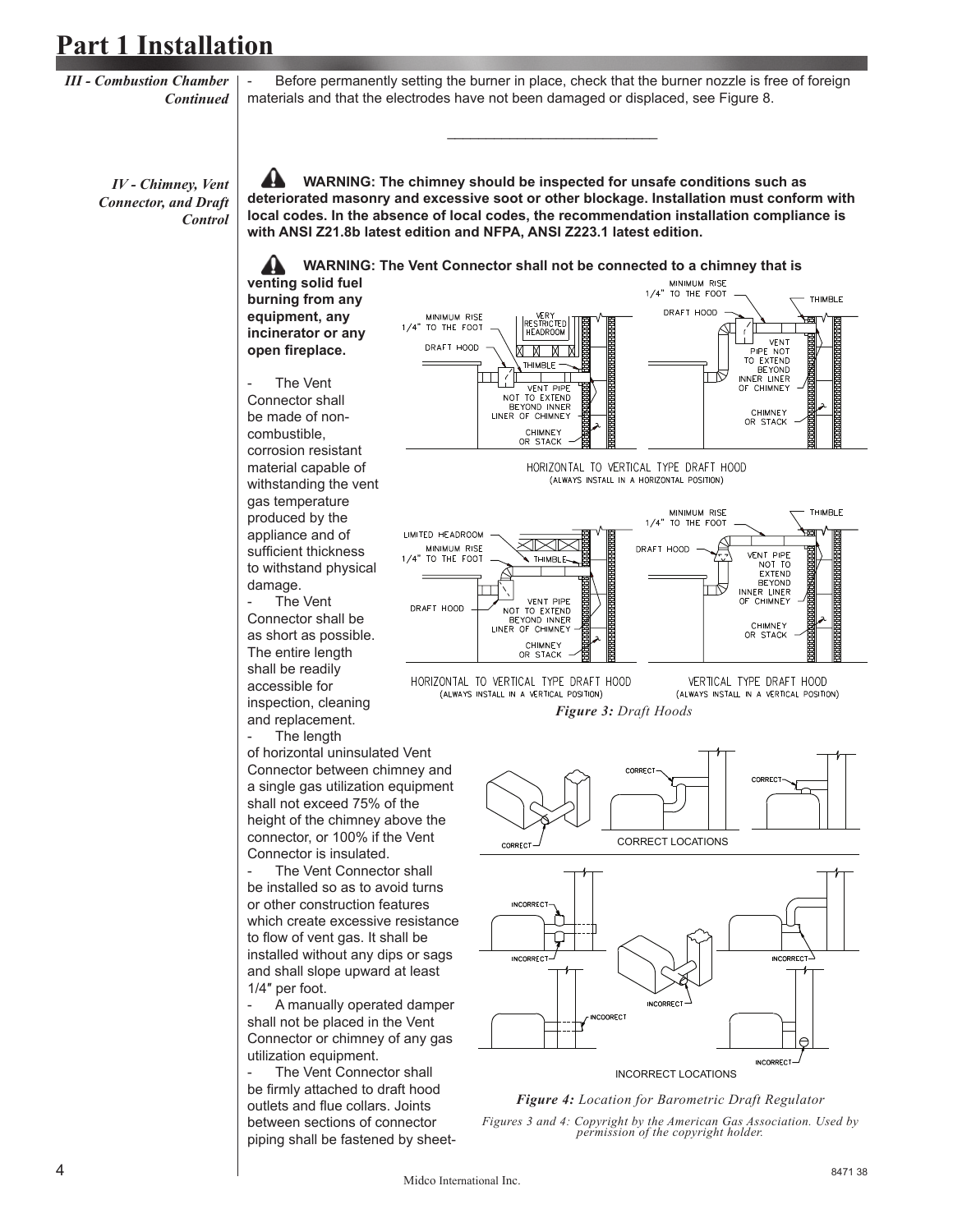metal screws or other approved fittings. The Vent Connector shall be supported for the design and weight of the material employed to maintain clearance and prevent physical damage and separation of joints.

A draft hood or barometric draft regulator shall be installed in the same room as the equipment in such a manner as to prevent any difference in the pressure between the hood or regulator and the combustion air supply. In no case shall the relief opening of the draft hood or barometric draft regulator be located at a point lower than the top of the highest flue passage in the equipment.

*IV - Chimney, Vent Connector, and Draft Control Continued*

*V - Electrical*



 $\mathcal{L}_\text{max}$  and  $\mathcal{L}_\text{max}$  and  $\mathcal{L}_\text{max}$  and  $\mathcal{L}_\text{max}$  and  $\mathcal{L}_\text{max}$ 



*Figure 5: Wiring Diagram*

**Note:** If any of the original wiring as supplied with the conversion burner must be replaced, it must be replaced with type TFF wire or equivalent. Installation wiring and grounding of the burner must conform to local codes, or in their absence in the **United States to National Electric Code, ANSI/ NFPA No. 70-latest edition; in Canada, to Canadian Electrical Code Part 1, CSA Standard C22.1.**

Electrical installation must be made in accordance with the United States National Electric Code, ANSI/NFPA No.70-latest edition or Canadian Electrical Code, Part 1, CSA Standard C22.1 and applicable local code. If the burner is a part of a gas utilization equipment system, check the wiring diagram as supplied by the manufacturer.

Refer to the wiring diagram Figure 5 or the same wiring diagram supplied on the inside of the burner wiring enclosure. There are three leads (black - L1, white - L2 and green - ground) and two thermostat wire leads (blue) inside the wiring enclosure.

Use 14 gauge copper wire for line voltage wiring. Be sure to connect to a permanent live circuit. Provide a fused on-off disconnect switch carrying a minimum 3 amp fuse.

The frame of the burner must be well grounded. A terminal is provided in the control box for grounding.

Confirm that the polarity is correct; L1 to black wire, neutral to white. The neutral line should not be subjected to induced low voltage (check white and green wire to earth ground) from other equipment as that can cause the electronic flame safeguard to malfunction.

Each installation must include suitable limit controls. The existing oil burner combination limit and operating controls are NOT SUITABLE for gas burner safety and operation.

Set the thermostat heat anticipator to the current draw of the gas burner. The current draw of the gas burner 24V operating circuit is 0.7 amps.

 **CAUTION: Label all wires prior to disconnection when servicing controls. Wiring errors can cause improper and dangerous operation. Verify proper operation after servicing.**

 $\mathcal{L}_\text{max}$  and  $\mathcal{L}_\text{max}$  and  $\mathcal{L}_\text{max}$  and  $\mathcal{L}_\text{max}$  and  $\mathcal{L}_\text{max}$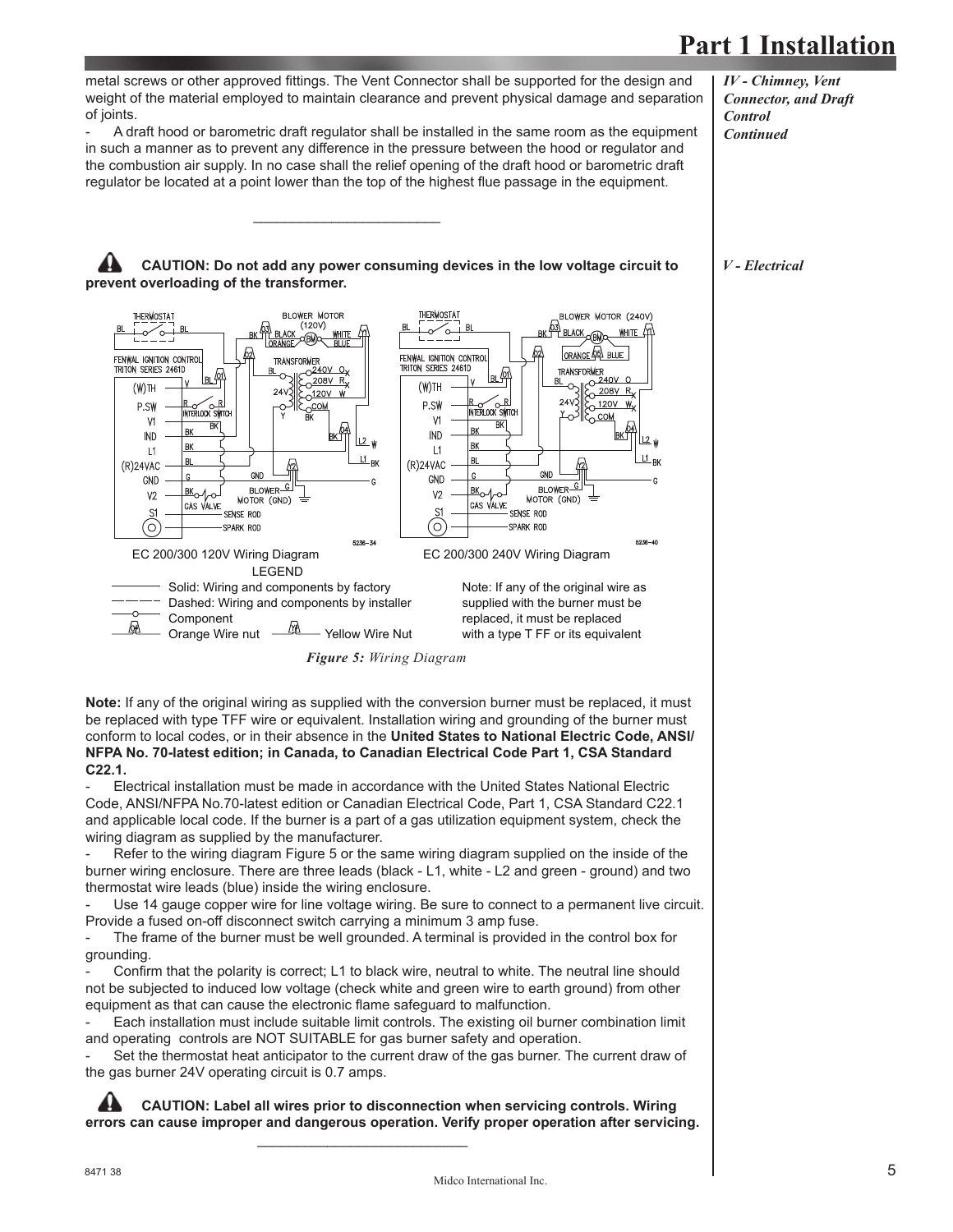**CAUTION: The available gas pressure should be within the limits shown in the SPECIFICATIONS section. Excessive pressure will damage the Combination Gas Valve and Regulator. If the supply pressure exceeds the 14.0″ W.C. maximum, a suitable intermediate main regulator must be installed ahead of the Main Manual Shut-Off Valve shown in Figure 6.**

| <b>Type</b> |      |             |     |      |                           |
|-------------|------|-------------|-----|------|---------------------------|
| of Gas      |      | Pipe Length |     |      |                           |
|             | 10   | 20          | 40  | 75   | 100                       |
| Natural     | 200  | 150         |     |      |                           |
| Propane     | 590  | 400         | 275 | 190  | 160                       |
| Natural     | 400  | 275         | 200 | 150  |                           |
| Propane     | 1075 | 730         | 500 | 360  | 300                       |
| Natural     | 900  | 600         | 450 | 325  | 275                       |
| Propane     |      |             |     | 750  | 630                       |
| Natural     |      | 900         | 650 | 475  | 400                       |
| Propane     |      |             |     |      | 975                       |
|             |      |             |     | 1040 | Approximate Capacity -MBH |

*Capacities shown are for a total pressure drop of 0.3*″*W.C. For 0.5*″*W.C. pressure drop, multiply capacity shown by 1.3. Propane capacities shown are for a total pressure drop of 0.5*″ *W.C. For higher permissible pressure drops, consult your gas supplier.*



The burner gas supply piping should branch

off from the main line as close to the gas meter as possible. Do not connect to the bottom of a horizontal section. Use new black pipe and malleable fittings free of burrs.

Provide a sediment trap, union and 1/8" pressure tap in piping close to burner as shown in Figure 6.

Use pipe joint compound approved for use with natural and liquid petroleum gases.

Piping must comply with local codes.

To obtain the maximum firing rate of the burner, the fuel gas supply piping must be sized to provide a minimum of 6″ W.C. pressure to the inlet of the combination valve when the burner and all other gas appliances are on.

When pressure testing the supply piping, the burner valve train must be protected.

 **CAUTION: If the test pressure is 0.5 PSIG or less, closing the Main Manual Shut-Off Valve will suffice.** 

> **DANGER: Explosion hazard. Do not use oxygen for pressure testing. An explosion could occur during initial start-up.**

If the burner piping must be rearranged because of space limitations, be sure to carry out the general arrangement shown in Figure 6. The Combination Gas Valve will operate and can be installed in any position except up-side down.

When the burner is installed in jacketed equipment, it is recommended that the Combination Gas Valve be left adjacent to the burner within the vestibule. The Main Manual Shut-Off Valve can be installed outside of the jacketed equipment.

*VII Main Gas Spud*

The EC200 and EC300 burners are approved for use with NATURAL or PROPANE gas only, and should be used only with the gas specified on rating plate.

A Standard Model EC Series Economite is shipped ready for NATURAL gas and is field convertible to PROPANE gas, see Table 3.

As shipped, the EC200 has no spud installed, manifold pressure set at 4.1" W.C., air restrictors off and the air shutter full open. As shipped the EC 300 has no spud installed, manifold pressure set at 4.0″ W.C., air restrictors off and the air shutter full open. OEM applications will be set based on the equipment requirements.

If the required firing rate does not fall within the range of the installed orifice, or if converting to PROPANE gas, use Table 3 to select the spud with the correct orifice size (stamped in inch diameter) for the desired capacity from the spare orifice bag assembly.

To change the orifice, turn off the Main Manual Shut-Off Valve and the main electric to the burner Refer to piping diagram, Figure 6, to locate the orifice location if required.

 $\frac{1}{2}$  , and the set of the set of the set of the set of the set of the set of the set of the set of the set of the set of the set of the set of the set of the set of the set of the set of the set of the set of the set

*VI - Piping*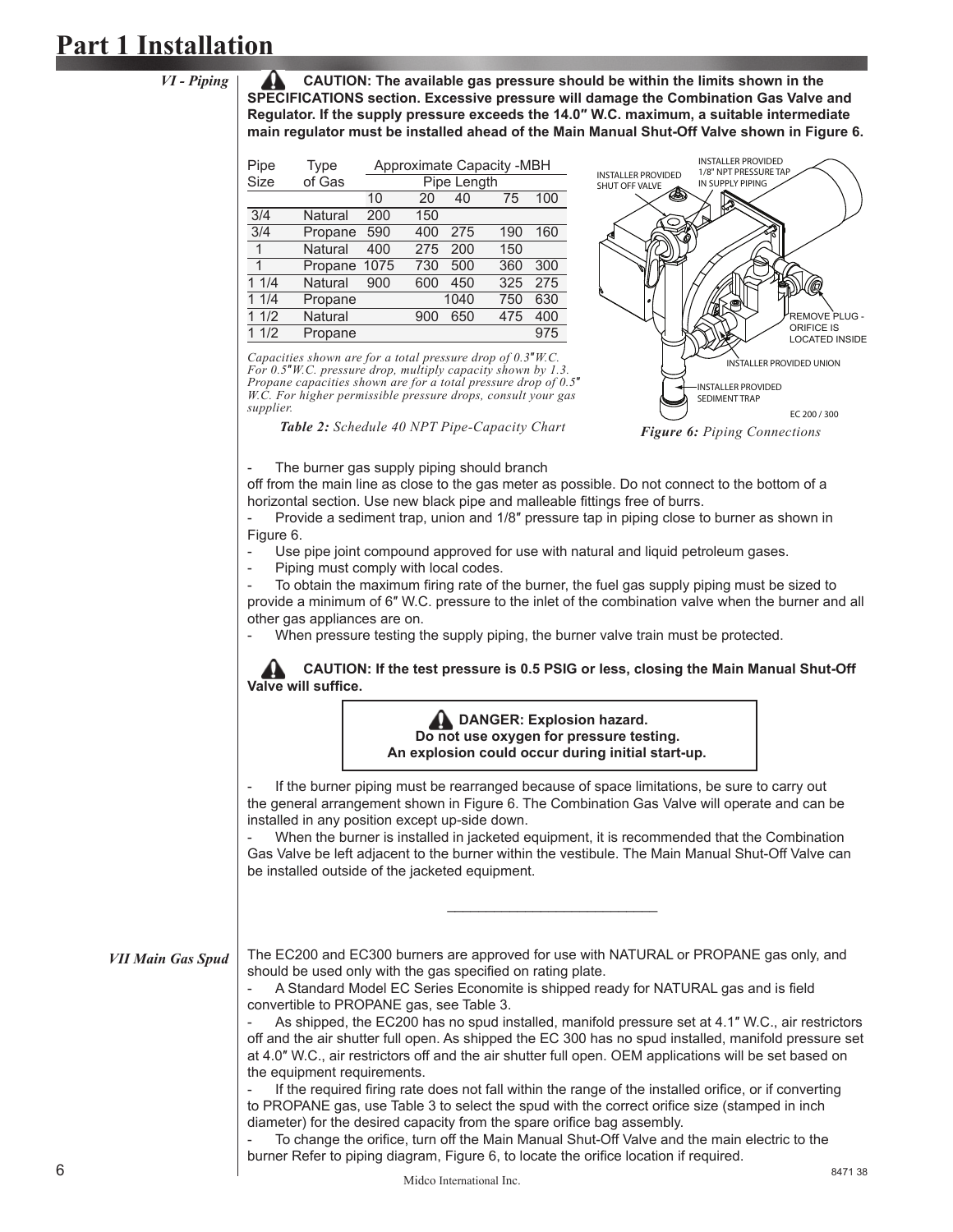**WARNING: Reposition the combustion air shutter for the maximum firing rate of the** selected orifice capacity range

 **CAUTION: The approximate air and gas settings described below are for initial start-up only. Final start-up settings must be made in accordance with Section VIII, Burner Set-Up/Adjustment Instructions for the manifold gas pressure are detailed in Section XIII, Combination Gas Valve.**

| <b>EC 200</b>           |                                       | <b>Natural Gas</b>         |                 |                   |                                         | Propane Gas                |                 |                   |
|-------------------------|---------------------------------------|----------------------------|-----------------|-------------------|-----------------------------------------|----------------------------|-----------------|-------------------|
| Heat<br>Input<br>BTU/Hr | Manifold<br>Gas<br>Pressure<br>" W.C. | Air<br>Shutter<br>Position | Orifice<br>Size | Air<br>Restrictor | Manifold<br>Gas<br>Pressure<br>$"$ W.C. | Air<br>Shutter<br>Position | Orifice<br>Size | Air<br>Restrictor |
| 70000                   | 2.6                                   | 1.0                        | 0.173''         | On                | 1.2                                     | 1.0                        | 0.173''         | On                |
| 100000                  | 1.0                                   | 2.0                        | None            | On                | 2.3                                     | 2.0                        | 0.173''         | On                |
| 150,000                 | 2.6                                   | 7.0                        | None            | On                | 1.2                                     | 7.5                        | None            | On                |
| 200,000*                | 4.1                                   | 9.0                        | None            | None              | 1.8                                     | 9.0                        | None            | None              |
|                         |                                       |                            |                 |                   |                                         |                            |                 |                   |
|                         |                                       |                            |                 |                   |                                         |                            |                 |                   |
| <b>EC 300</b>           |                                       | <b>Natural Gas</b>         |                 |                   |                                         | Propane Gas                |                 |                   |
| Heat<br>Input<br>BTU/Hr | Manifold<br>Gas<br>Pressure<br>" W.C. | Air<br>Shutter<br>Position | Orifice<br>Size | Air<br>Restrictor | Manifold<br>Gas<br>Pressure<br>" W.C.   | Air<br>Shutter<br>Position | Orifice<br>Size | Air<br>Restrictor |
| 90,000                  | 2.5                                   | 1.0                        | 0.173''         | On                | 1.1                                     | 1.0                        | 0.173''         | On                |
| 150,000                 | 1.3                                   | 3.0                        | None            | On                | 2.8                                     | 3.0                        | 0.173''         | On                |
| 200,000                 | 2.2                                   | 6.5                        | None            | On                | 1.2                                     | 6.0                        | None            | On                |
| 250,000                 | 2.9                                   | 6.0                        | None            | None              | 1.6                                     | 6.0                        | None            | None              |

*\* As Shipped from Factory*

*Table 3: Recommended Air Shutter Setting at Zero Draft Conditions and Orifice Size*

 **WARNING: Ignition is automatic. Make spark observations into combustion chamber**  only with Main Manual Shut-Off Valve closed. Confirm that gas utilization equipment does not **contain any accumulated gases. Purge as described in Step 10 below.**

- 1. Before burner start up, be sure to study and familiarize yourself with the exact sequence of operation and all other details of this burner and the gas utilization equipment.
- 2. Check the burner piping and valves for gas leaks by applying a weak liquid soap solution to unions and joints with the gas supply on. Leakage will be indicated by the appearance of soap bubbles. Locate and correct all gas leaks before proceeding.
- 3. Purge the air from the gas supply line to expedite the first light off.

 $\mathcal{L}_\text{max}$  and  $\mathcal{L}_\text{max}$  and  $\mathcal{L}_\text{max}$  and  $\mathcal{L}_\text{max}$  and  $\mathcal{L}_\text{max}$ 

- 4. Ensure the gas utilization equipment is in the proper operating condition.
- 5. Attach two gas manometers to the burner. Connect one to the inlet pressure tap of the gas valve and the other to the outlet pressure tap of the gas valve.
- 6. Connect a microampmeter to the ignition controller to monitor the flame signal during the start up process. Refer to the ignition control specification sheet that is supplied with the burner for proper lame signal requirements and sequence of control operation.
- **NOTE:** Midco International reserves the right to change ignition controller or other components without notice.
- 7. Set the burner air shutter to the proper setting according to the recommended data in Table 3 for zero draft condition.
- 8. To **RE-SET** the Electronic Burner Control a manual re-set is required. Turn the operating control to Off or set the thermostat below room temperature for at least 30 seconds, or remove the 24v for a period of 5 seconds, see Section XIV, Electronic Burner Control.
- 9. Confirm that Main Manual Shut-Off Valve is open. Turn Manual Gas Cock Knob on Combination Gas Valve to **ON**.

### **CAUTION: Purge gas to outside the building. Do not purge into the gas utilization equipment.**

*VII Main Gas Spud Continued*

*VIII - Burner Set-Up/ Adjustment*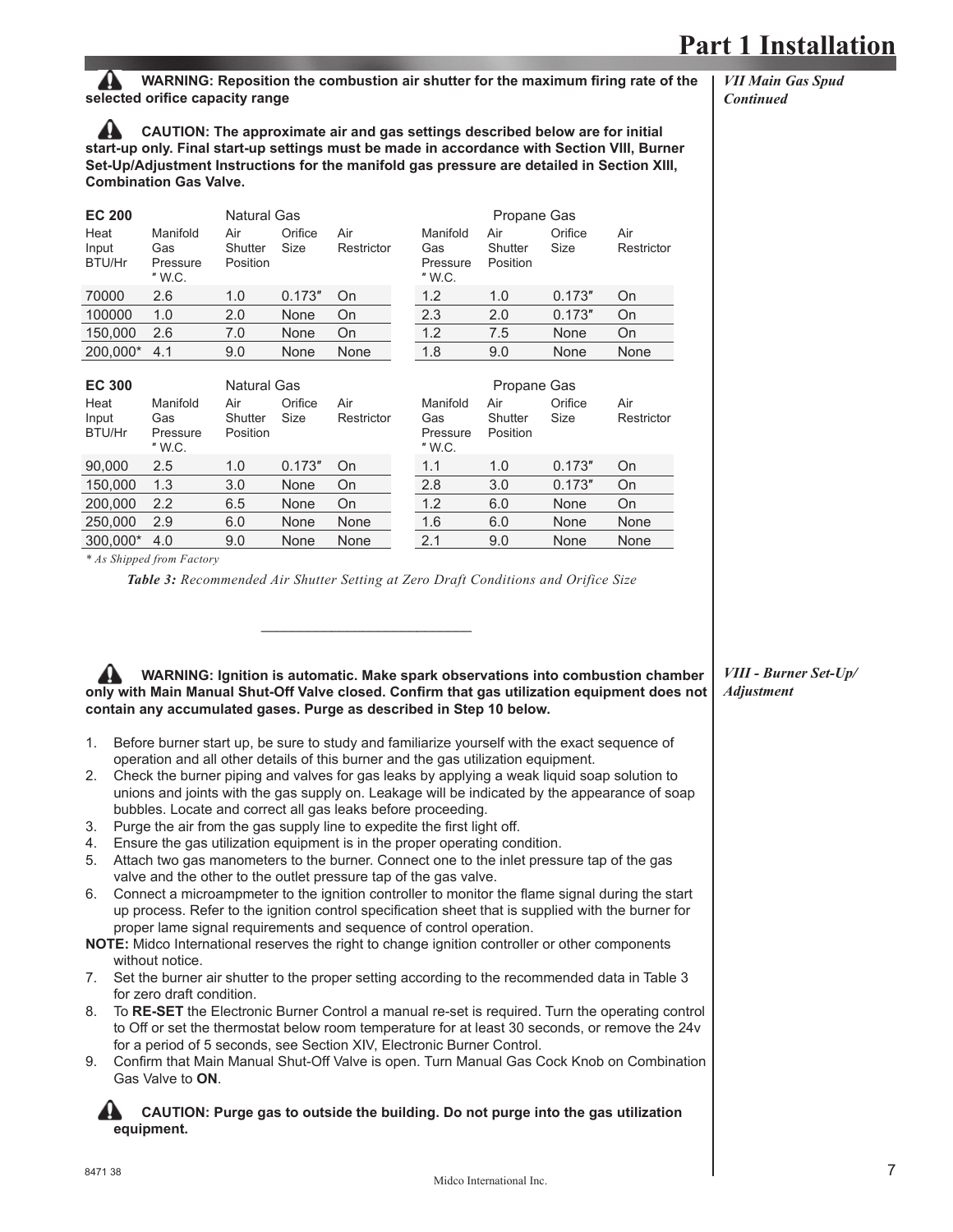| <b>VIII - Burner Set-Up/</b><br><b>Adjustment</b><br><b>Continued</b> | 10. Turn the combination valve knob on. Turn the burner power on. Turn operating control to ON<br>or set thermostat above room temperature. After four seconds the blower motor will be start<br>to purge the combustion chamber. Main flame should come on after a 30 second pre-purge.<br>Whenever the burner fails to light during the 7-second ignition trial period, or if the flame<br>is lost during the burner run cycle and not re-established within 37 seconds, the Electronic<br>Burner Control will shut off the Combination Gas Valve and LOCK OUT. To RE-SET see<br>step 8 for restart. At the end of the purge cycle, typically 30 seconds, the combination valve<br>will be energized and a spark will be initiated at the same time. The trial for ignition will be<br>approximately seven seconds.<br>11. To make a preliminary setting of the burner input, determine the manifold gas pressure required<br>from Table 3 and adjust the Combination Valve Pressure Regulator accordingly, see Section<br>XIII, Combination Gas Valve.                                                                                                                                                                                                                                                                                                                                                                                                                                                                                                                                                                                                                                                                                                                                    |
|-----------------------------------------------------------------------|----------------------------------------------------------------------------------------------------------------------------------------------------------------------------------------------------------------------------------------------------------------------------------------------------------------------------------------------------------------------------------------------------------------------------------------------------------------------------------------------------------------------------------------------------------------------------------------------------------------------------------------------------------------------------------------------------------------------------------------------------------------------------------------------------------------------------------------------------------------------------------------------------------------------------------------------------------------------------------------------------------------------------------------------------------------------------------------------------------------------------------------------------------------------------------------------------------------------------------------------------------------------------------------------------------------------------------------------------------------------------------------------------------------------------------------------------------------------------------------------------------------------------------------------------------------------------------------------------------------------------------------------------------------------------------------------------------------------------------------------------------------------------------------------|
|                                                                       | WARNING: Repeated unsuccessful attempts to light will result in accumulated gases<br>in gas utilization equipment and chimney. To prevent these gases from reaching an<br>explosive level, periodically purge the gas and chimney.                                                                                                                                                                                                                                                                                                                                                                                                                                                                                                                                                                                                                                                                                                                                                                                                                                                                                                                                                                                                                                                                                                                                                                                                                                                                                                                                                                                                                                                                                                                                                           |
|                                                                       | 12. If ignition failure occurs, the main power must be turned off to reset. If the burner fails again<br>refer to the trouble chart.<br>13. Readjust the combustion air shutter to provide a quiet, soft blue flame with well defined orange<br>and yellow tips for NATURAL gas or with well defined yellow tips for PROPANE.<br>14. Check the operation of the burner; start and stop it several times with the thermostat or<br>operating control.<br>15. With the burner running, check the operation of all limit and associated safety controls.<br>16. PERFORM THE FOLLOWING FINAL ADJUSTMENTS for combustion and flue gas<br>temperature. Take the flue gas samples and temperature immediately ahead of the draft control.<br>A. The flue gas temperature should be above 325°F but not exceeding 550°F. Excessive flue<br>gas temperatures will result in low efficiencies. Low flue gas temperature may cause excessive<br>condensation. Reset gas input if necessary to adjust stack temperature.<br>B. Make the final setting of the combustion air shutter by checking the flue gases with an<br><b>ORSAT</b> or similar combustion testing instrument. The carbon monoxide content should conform<br>to local codes, or in their absence to the level specified in the United States or Canadian<br>Standard referenced on the front cover of this manual; and the carbon dioxide content should<br>be approximately 9.5% for NATURAL and 12.1% for PROPANE, or within the limits prescribed<br>by local codes.<br>17. Check the draft control to make sure there is no spillage of flue products into the room.<br>Note: For subsequent normal starting and shut-off procedure, refer to CONSUMER<br>INSTRUCTIONS or to the lighting instruction plate mounted on the burner. |
| $IX$ - Determining the<br><b>Firing Rate</b>                          | To determine the firing rate for NATURAL gas accurately, use time test dial to determine the number<br>of seconds for one revolution and use the following formula.<br>3600 x test dial size x BTU value<br>$=$ BTU/Hr<br>No. of seconds for one rev. test dial.                                                                                                                                                                                                                                                                                                                                                                                                                                                                                                                                                                                                                                                                                                                                                                                                                                                                                                                                                                                                                                                                                                                                                                                                                                                                                                                                                                                                                                                                                                                             |
|                                                                       | Then divide by 1,000 for MBH value:<br>Example:<br>$\frac{3600 \times 1 \times 1000}{20} = 180,000 \text{ BTU/Hr} = 180 \text{ MBH}$                                                                                                                                                                                                                                                                                                                                                                                                                                                                                                                                                                                                                                                                                                                                                                                                                                                                                                                                                                                                                                                                                                                                                                                                                                                                                                                                                                                                                                                                                                                                                                                                                                                         |
|                                                                       | For PROPANE gas, consult your supplier for method of determining firing rate.                                                                                                                                                                                                                                                                                                                                                                                                                                                                                                                                                                                                                                                                                                                                                                                                                                                                                                                                                                                                                                                                                                                                                                                                                                                                                                                                                                                                                                                                                                                                                                                                                                                                                                                |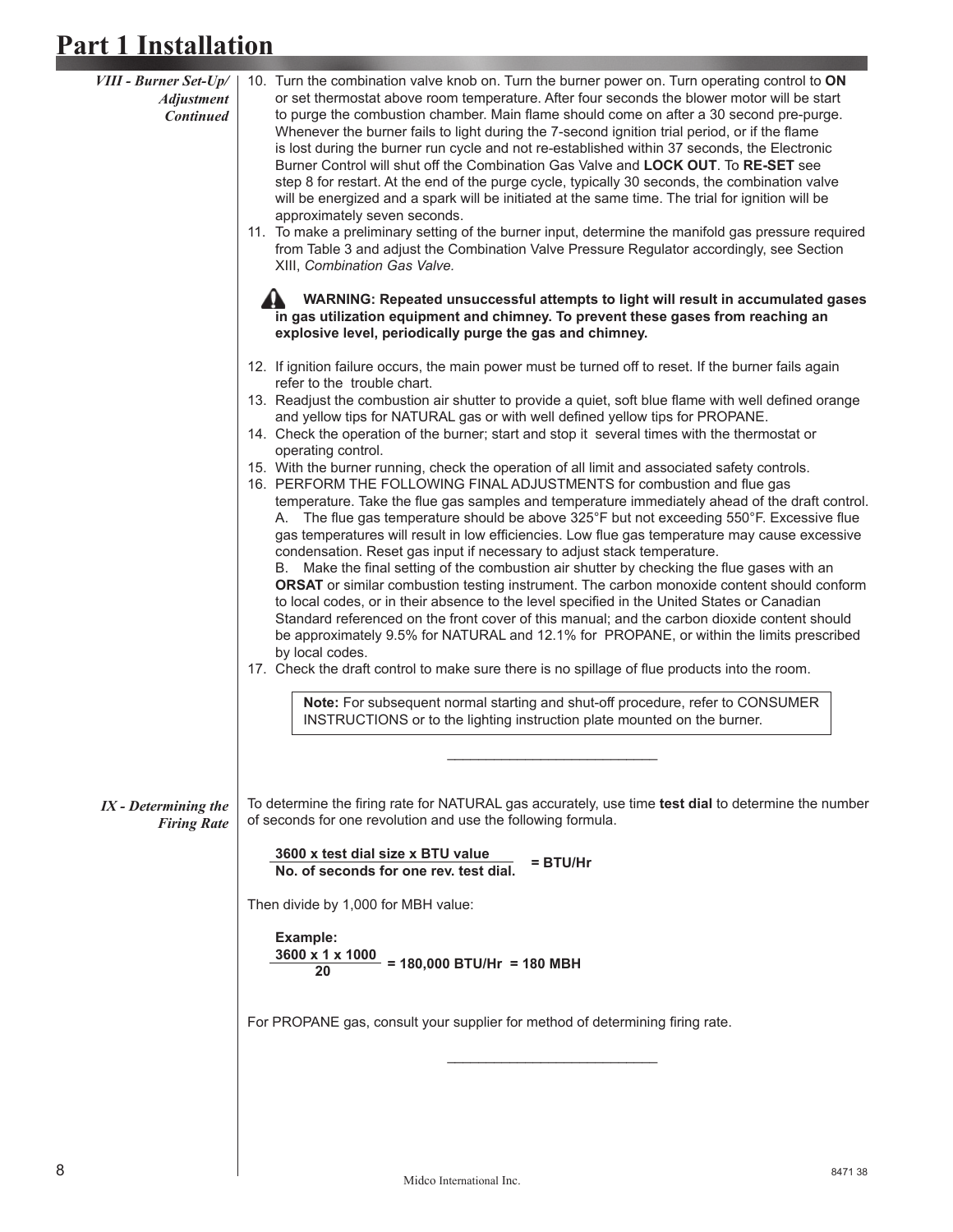

**NOTE:** There is a slight difference between the two air restrictors.

- 2. Disassemble the blast tube from the blower housing by removing the nuts on the flange.
- 3. Put the air restrictor A in the place, see Figure 7 for reference. The air restrictor A should be installed on the back side of the burner head; on the same side of the electrodes. Install one screw in the middle hole of air restrictor and put one nut on the screw.
- 4. Put the air restrictor B in the place, see Figure 7 for reference. Install one screw in the middle hole of air restrictor and put one nut on the screw.
- 5. Line up two air restrictors and put the other two screws in place. Then tighten four of them.
- 6. Assemble the blast tube back to the blower housing.

 $\mathcal{L}_\text{max}$  and  $\mathcal{L}_\text{max}$  and  $\mathcal{L}_\text{max}$  and  $\mathcal{L}_\text{max}$  and  $\mathcal{L}_\text{max}$ 

 $\mathcal{L}_\text{max} = \frac{1}{2} \sum_{i=1}^{n} \frac{1}{2} \sum_{i=1}^{n} \frac{1}{2} \sum_{i=1}^{n} \frac{1}{2} \sum_{i=1}^{n} \frac{1}{2} \sum_{i=1}^{n} \frac{1}{2} \sum_{i=1}^{n} \frac{1}{2} \sum_{i=1}^{n} \frac{1}{2} \sum_{i=1}^{n} \frac{1}{2} \sum_{i=1}^{n} \frac{1}{2} \sum_{i=1}^{n} \frac{1}{2} \sum_{i=1}^{n} \frac{1}{2} \sum_{i=1}^{n} \frac{1$ 

### **DANGER: Be sure that the Main Manual Shut-Off Valve, Combination Valve and Burner Power Switch are turned off before removing any parts for service.**

Service will normally consist of inspection and cleaning. Check the electrodes for deterioration and the insulators for cracks. The electrodes are adjustable. If defective replace. Be sure to replace the rubber boot over the spark electrode and treat electrode leads with care. Due to high voltage any damage to the insulation is a potential leak path. When a new electrode is installed, be sure to set the spark gap and flame sensor dimensions, as shown in Figure 8.



*XI - Nozzle and Electrodes*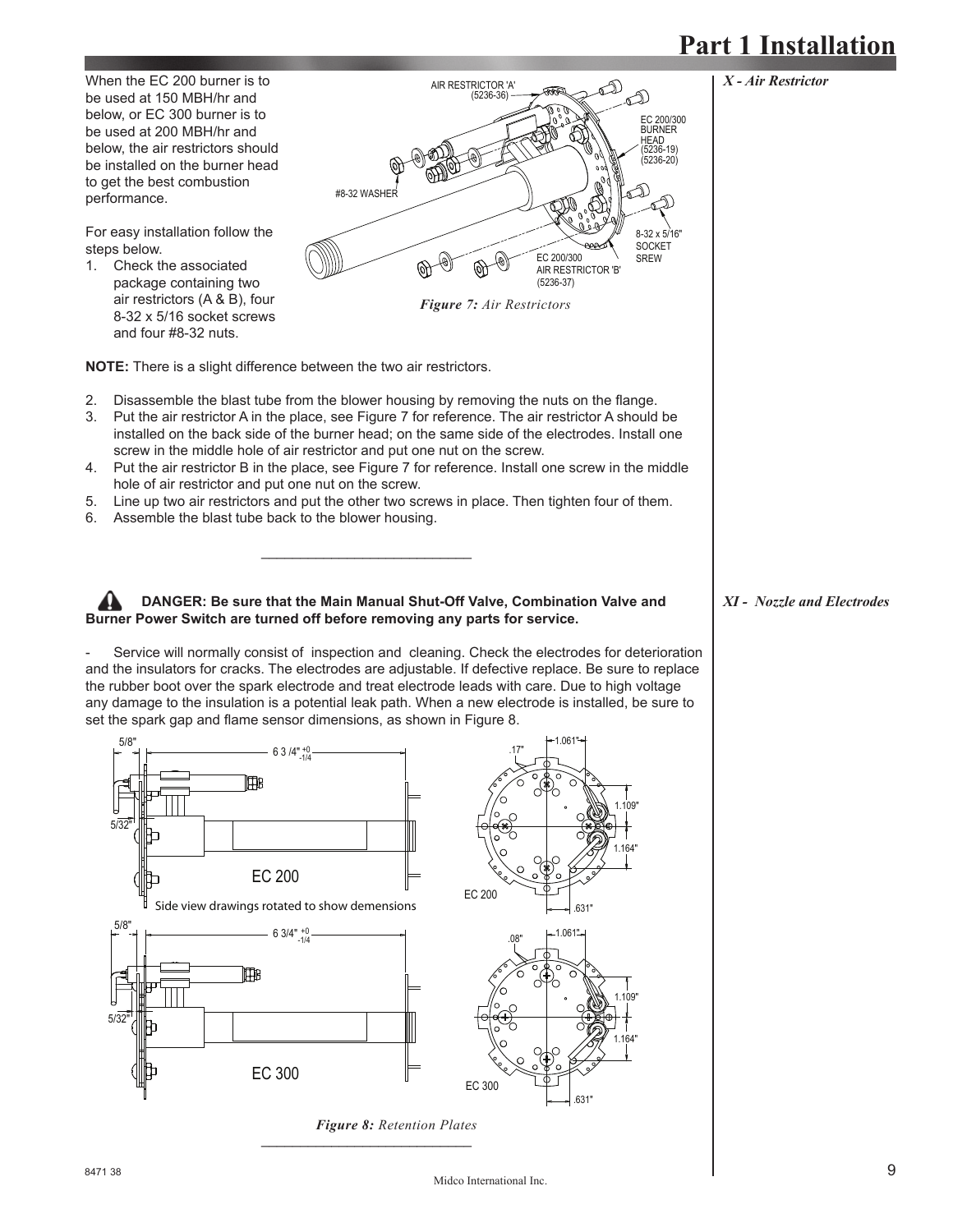| <b>XII - Blower Assembly</b>                  | Cleaning of the blower wheel is usually the only service required. Need for cleaning is indicated<br>if the air inlet of the burner housing shows an accumulation of dust and lint, or if the character of<br>the flame-long, hazy and yellow (sooty)-indicates a deficiency of air. Motor air cooling vents, if<br>present, should also be cleaned at this time.                                                                                                                                                                                                                                                                                                                                                                                                                                                                                                                                                                                                                                                                                                                                                                                                                                                                                                                                                                                                                                                                                                                                                                                                                                                                                                                                                                                                                                                                                                                                                                |
|-----------------------------------------------|----------------------------------------------------------------------------------------------------------------------------------------------------------------------------------------------------------------------------------------------------------------------------------------------------------------------------------------------------------------------------------------------------------------------------------------------------------------------------------------------------------------------------------------------------------------------------------------------------------------------------------------------------------------------------------------------------------------------------------------------------------------------------------------------------------------------------------------------------------------------------------------------------------------------------------------------------------------------------------------------------------------------------------------------------------------------------------------------------------------------------------------------------------------------------------------------------------------------------------------------------------------------------------------------------------------------------------------------------------------------------------------------------------------------------------------------------------------------------------------------------------------------------------------------------------------------------------------------------------------------------------------------------------------------------------------------------------------------------------------------------------------------------------------------------------------------------------------------------------------------------------------------------------------------------------|
| <b>XIII - Combination</b><br><b>Gas Valve</b> | The 24 volt Combination Gas Valve serves three functions:<br>1. Manual Gas Shut-off<br>2. Manifold gas pressure regulation<br>3. Automatic electric redundant (double seated) gas valve<br>For manual control the Manual Gas Cock Knob is turned full ON or full OFF.<br>The Combination Valve Gas Regulator is factory set for 4.1" W.C. for the EC 200 and 4.0" for<br>the EC 300. Manifold Gas Pressure Tap is located on the outlet end of the Combination Valve body.<br>If pressure adjustment is required to change settings, remove regulator cap for access to slotted<br>adjustment screw. Turning of adjustment screw counterclockwise reduces pressure; clockwise<br>increases pressure. Do not adjust past the point where no change in pressure is noted.<br>Note: Pressure setting can only be made with burner running and gas on.<br>CAUTION: If the gas supply pressure is below its specified range during adjustment,<br>an overfire condition could result when normal pressure returns, particularly if the regulator<br>adjustment screw is bottomed out. ALWAYS confirm that at least the minimum rated gas<br>pressure is being supplied to the burner during regulator adjustments, and NEVER bottom<br>out regulator screw.<br>If the pressure regulator fails to maintain a constant manifold gas pressure within ±0.1" W.C.,<br>and it is confirmed that the inlet gas pressure to the Combination Gas Valve is a steady 14.0" W.C.<br>maximum during standby, and a steady 6.0" W.C. minimum with the flame on, the regulator portion<br>of the gas valve is defective and the entire gas valve must be replaced.<br>CAUTION: If the Combination Gas Valve has been moved or replaced, perform test<br>for leaks with the burner running.<br>CAUTION: If leakage through the gas valve occurs on standby, as evidenced by the<br>presence of any flame, the entire gas valve needs to be replaced. |
| XIV - Electronic Control                      | Operation - Power Up/Standby: Upon applying power (24 volts) to 24VAC, the control will reset,<br>perform a self check routine, initiate full time flame sensing, flash the diagnostic LED for up to four<br>seconds, and enter the thermostat scan state.<br>Heat Mode: when a call for heat is received from the thermostat, the control will check the<br>internal blower motor interlock switch for normally open contracts. The combustion blower is then<br>energized and once the internal blower motor interlock switch contacts close, a pre-purge delay<br>begins. Following the pre-purge period the gas valve is energized and spark will commence for the<br>trial for ignition period.<br>When flame is detected during the trial for ignition, spark should shutoff immediately while the<br>gas valve and combustion blower remain energized. The thermostat, internal blower motor interlock<br>switch, and main burner flame are constantly monitored. When the thermostat is satisfied and the<br>call for heat ends, the main valve is de-energized immediately, the control senses the loss of flame<br>signal and initiates an (optional) post-purge period before de-energizing the combustion blower.<br>Failure to Light - Lockout: Should the main burner fail to light, or flame is not detected during<br>the trial for ignition period, the control will go into lockout. The valve will be turned off immediately,<br>and the combustion blower will be turned off following an optional post purge period.<br>WARNING: Explosion hazard. Can cause serious injury or death. This device can<br>malfunction if it gets wet. Never try to use a device that has been wet or submerged.                                                                                                                                                                                                              |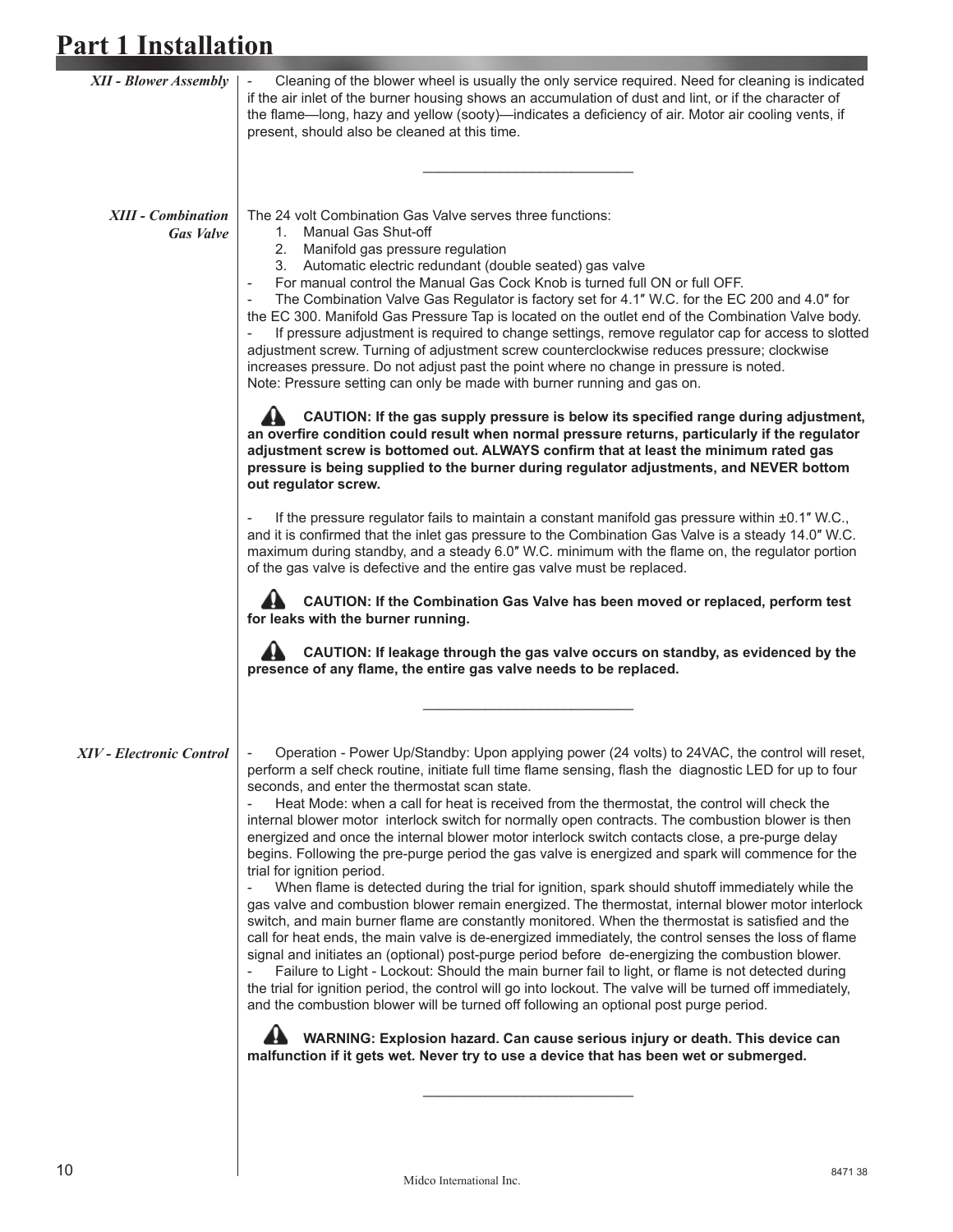### **Part 2 Service and Maintenance**

Keep the area around the burner clear and free of combustible materials, gasoline and other flammable liquids or vapors. Do not obstruct burner air inlet or ventilation air.

*Maintenance*

The motor features permanently lubricated ball bearings and requires no routine oiling or maintenance.

**IMPORTANT**: *Check the burner flame periodically. A proper NATURAL gas flame will appear blue* at the burner face with orange and yellow tips. A proper PROPANE gas flame will appear blue at the burner face with yellow tips. If the flame is too rich, it will appear billowy and yellow with hazy tips. If too lean, it will appear short and all blue. If the flame does not appear proper, CONTACT A *QUALIFIED SERVICE TECHNICIAN FOR CLEANING, READJUSTMENT AND/OR REPAIR.*

WARNING: If any flame is observed when the burner is on standby, or if the ignition **spark or gas valve operator is heard to come on before the motor reaches operating speed, immediately turn off the Main Manual Shut-off Valve and power to the burner. A dangerous condition has developed and must be corrected. CONTACT A QUALIFIED SERVICE TECHNICIAN FOR CLEANING, RE-ADJUSTMENT AND/OR REPAIR.**

 **WARNING: If PROPANE gas is used and the burner is located in a basement, crawl**  space or confining space, contact your gas supplier about installing a GAS LEAK warning device. PROPANE gas is heavier than air and can settle in low areas or confined spaces. This would create a dangerous condition and cause an explosion or fire. If you suspect a gas leak, **follow instructions on front cover of this manual.**

 $\mathcal{L}_\text{max}$  and  $\mathcal{L}_\text{max}$  and  $\mathcal{L}_\text{max}$  and  $\mathcal{L}_\text{max}$  and  $\mathcal{L}_\text{max}$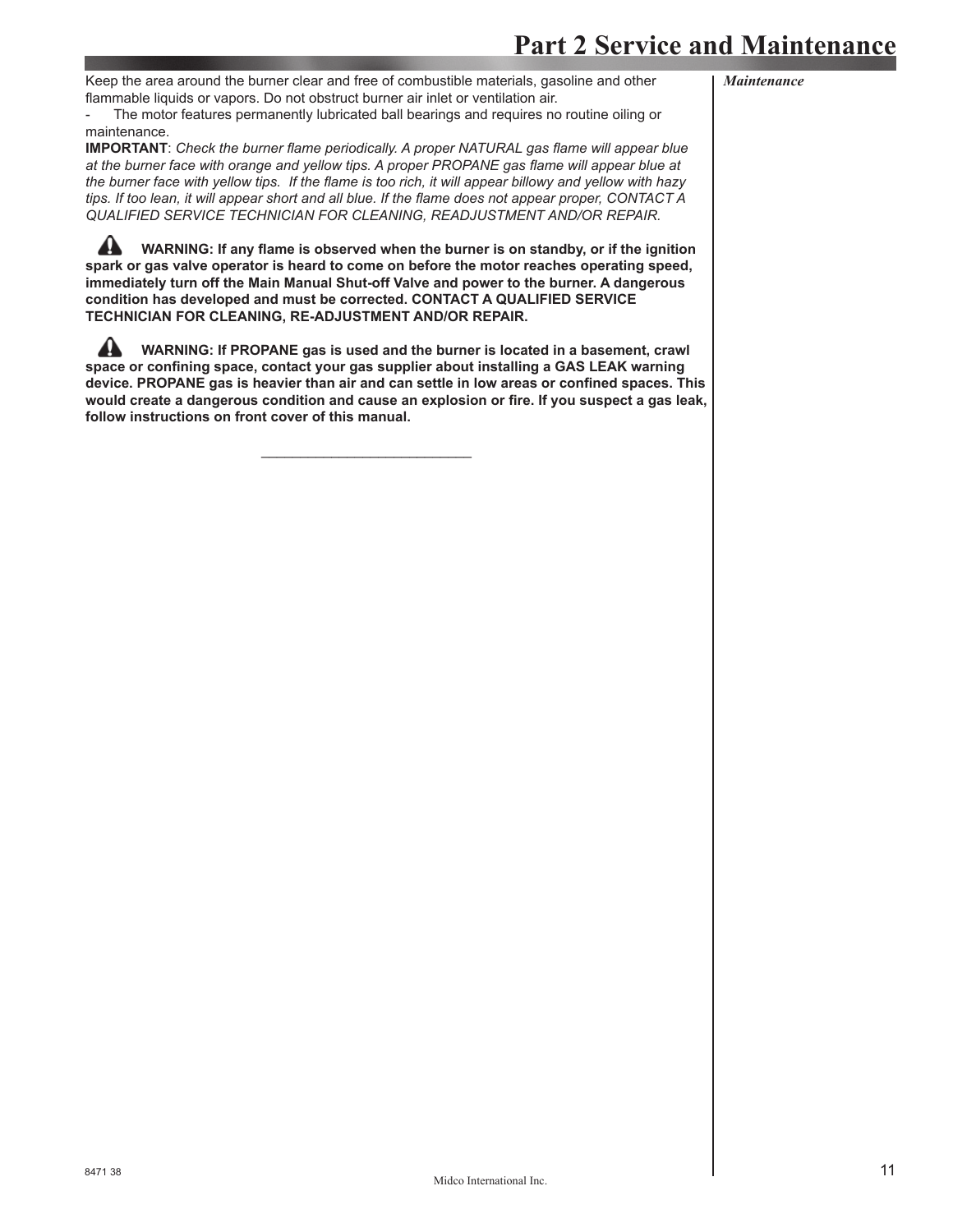

*Figure 9: Isometric View of EC200 and EC300*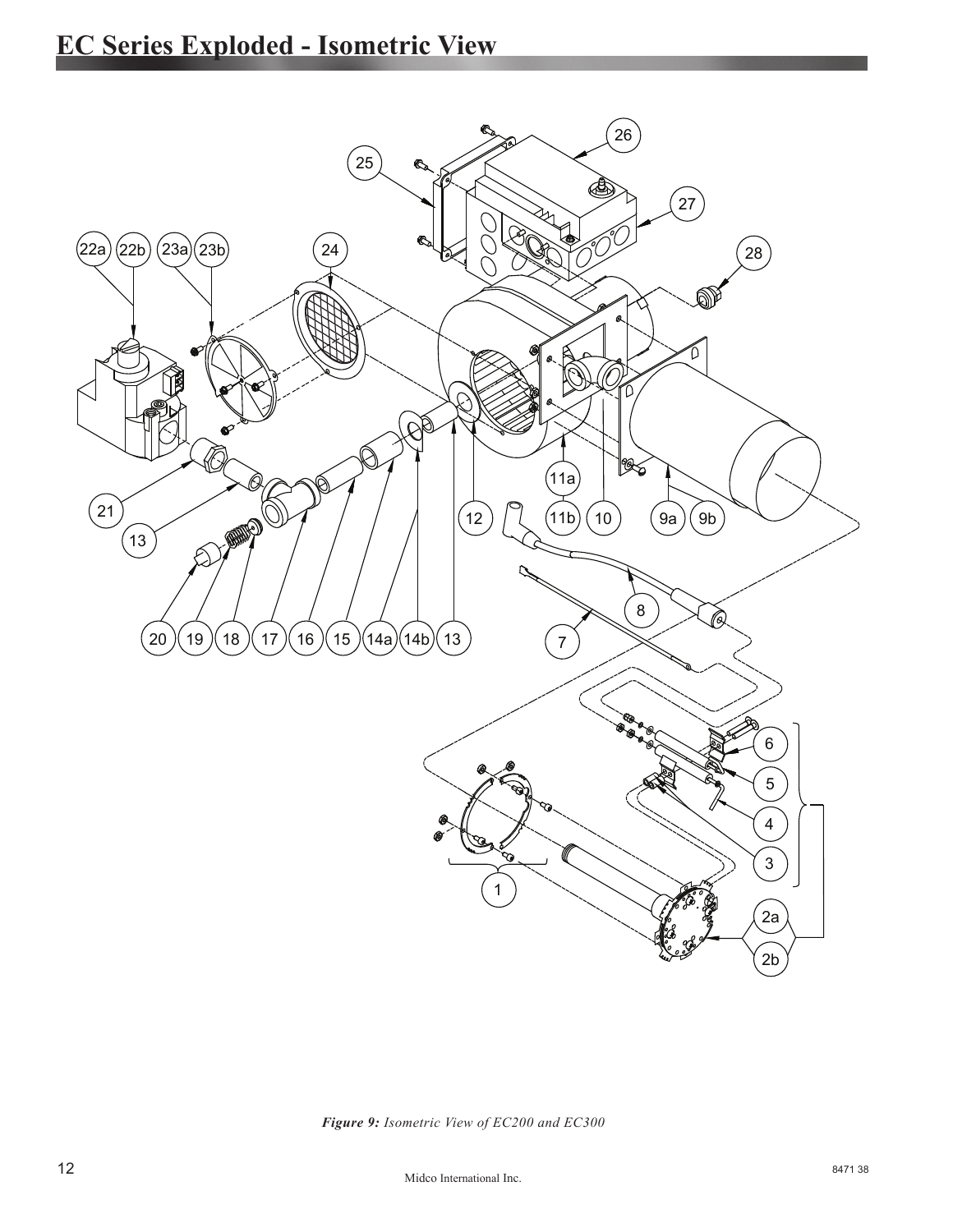## **EC Parts List and Lighting Instructions**

|                 | Item Part # | Description                                  | Qty            |    | Item Part # | Description                               | Qty            |
|-----------------|-------------|----------------------------------------------|----------------|----|-------------|-------------------------------------------|----------------|
| 1               | 5236-43     | Air Restrictor Pack Includes Orifice (.173). |                | 15 | 8493-67     | 1/2" Full Coupling                        |                |
|                 |             | Orifice Spring and Hardware                  |                | 16 | 8487-53     | $1/2"$ X 2-1/2" Long Nipple               |                |
| 2a              | 5236-20R    | EC200 Burner Head Assembly                   |                | 17 | 8494-02     | $1/2"$ Tee                                |                |
| 2 <sub>b</sub>  | 5236-19R    | EC300 Burner Head Assembly                   | 1              | 18 | 5726-72     | R Main Spud- .173 Dr (#17) Orifice        |                |
| 3               | 8452-44     | <b>Bracket Spacer</b>                        | $\overline{2}$ | 19 | 6622-30     | Orifice Spring                            |                |
| 4               | 5236-18     | EC200/EC300 Flame Rod Assembly               | 1              | 20 | 8496-17     | 1/2" Square Plug                          |                |
| 5               | 5236-16     | EC200/EC300 Spark Rod Assembly               | $\mathbf{1}$   | 21 | 8492-51     | 3/4" X 1/2" Hex Bushing                   | 1              |
| 6               | 5232-25     | Flame and Spark Rod Bracket                  | $\overline{2}$ |    | 22a 8419-70 | EC200 - Redundant Combination             |                |
|                 | 8505-94     | Flame Rod Wire Assembly                      | 1              |    |             | Slow Opening Valve VR8305K4233            | 1              |
| 8               | 8505-93     | SAEJ2031 Ignition Cable Assembly             | 1              |    | 22b 8419-75 | EC300 Direct Spark Gas Valve              |                |
| 9a              | 5236-13     | EC200 Blast Tube                             | 1              |    |             | Slow Opening Valve VR8305K4852            |                |
| 9b              | 5236-14     | EC300 Blast Tube                             | 1              |    | 23a 5236-48 | Air Shutter Assembly EC200                |                |
| 10              | 8495-04     | 1/2" Elbow                                   | 1              |    | 23b 5236-47 | Air Shutter Assembly EC300                |                |
|                 | 11a 8437-57 | EC200 Motor Blower Assembly                  |                |    | 24 5236-35  | Inlet Ring And Air Screen Weldment        |                |
|                 |             | (Includes Wheel and Motor)                   | 1              |    |             | EC200 Only                                |                |
|                 | 5236-64     | EC200 Blower Wheel                           | 1              | 25 | 8480-40     | 4" X 4" Raised Electric Box Cover         |                |
|                 | 5236-66     | EC200 Blower Motor                           | 1              | 26 | 8429-51     | Fenwal 2461DSI Controller                 |                |
|                 | 11b 8437-56 | EC300 Motor Blower Assembly                  |                | 27 | 5236-23R    | <b>Control Assembly</b>                   |                |
|                 |             | (Includes Wheel and Motor)                   |                |    |             | (Includes Control; Transformer and Box) 1 |                |
|                 | 5236-65     | EC300 Blower Wheel                           | 1              | 28 | 8457-47     | <b>Strain Relief</b>                      | $\overline{2}$ |
|                 | 5236-67     | EC300 Blower Motor                           | 1              |    |             |                                           |                |
| 12 <sup>2</sup> | 5236-26     | EC200/EC300 Washer                           |                |    | Not Shown   |                                           |                |
|                 |             | EC200                                        | 4              |    | 8452-16     | Mounting Flange Kit w/ Gasket             |                |
|                 |             | EC300                                        | 5              |    | 8452 48     | <b>Flange Gasket</b>                      |                |
|                 | 13 8487-50  | 1/2" Close Nipple                            | $\overline{2}$ |    | 5734-51     | Transformer Repair Kit - EC200/ EC300     |                |
|                 | 14a 5236-17 | EC200 Special Washer                         | 1              |    | 7400-20     | Wire Kit                                  |                |
|                 | 14b 5236-15 | EC300 Special Washer                         | 1              |    |             |                                           |                |

**Important:** Availability of parts as well as specifications are subject to change without notice. Please consult factory for item availability. Avoid errors in parts selection, when ordering, use complete Midco Part number and description. Furnish burner model number, bill of material number and date code from the Specification Plate located on the burner.

## **Lighting Instructions**

- 1. Set operating control to **OFF** or thermostat below room temperature for at least 30 seconds.
- 2. Turn manual gas cock knob on combination valve to **ON**.
- 3. Turn burner power **ON**.
- 4. Set operating control to **ON** or thermostat to call for heat (there is a 30 second pre-purge).
- 5. Wait 37 seconds. If burner fails to light, or if burner lights then goes out and system goes into safety lockout, de-energize the system by setting operating control to **OFF** or thermostat below room temperature for at least 30 seconds to reset the system. Then set operating control to ON or thermostat to call for heat.

### **TO SHUT OFF**

- 1. Turn manual gas cock knob on combination gas valve to **OFF**.
- 2. Turn burner electrical power **OFF**.

#### *SHOULD OVERHEATING OF THE GAS UTILIZATION EQUIPMENT OCCUR:*

1. Shut off the main manual shut-off gas valve to the equipment.

 $\frac{1}{\sqrt{2}}$  , which is the contract of  $\frac{1}{\sqrt{2}}$  , which is the contract of  $\frac{1}{\sqrt{2}}$ 

2. **DO NOT** shut off the power switch to the burner, the equipment pump or blower.

 *Lighting Instructions*